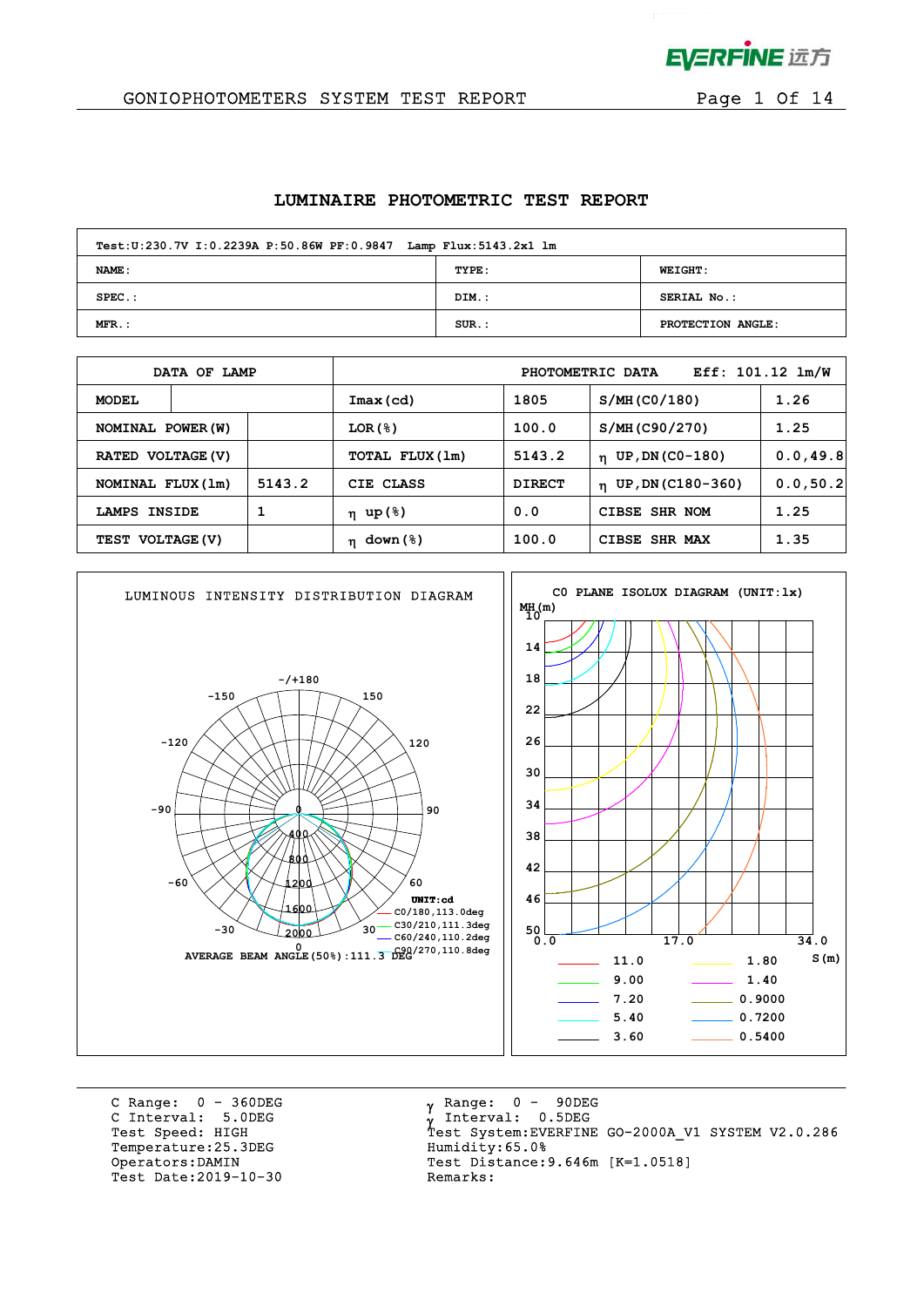

 $\mathbf{p}^{\mathrm{max}}$ 

## GONIOPHOTOMETERS SYSTEM TEST REPORT FOR Page 2 Of 14

### **ZONAL FLUX DIAGRAM**

#### ZONAL FLUX DIAGRAM:

| Y.  | CO.   | C45                   | C90   | C135  | C180  | C225  | C270  | C315  | $\mathbf{v}$ | $\Phi$ zone | $\Phi$ total | %lum, lamp |
|-----|-------|-----------------------|-------|-------|-------|-------|-------|-------|--------------|-------------|--------------|------------|
| 5   | 1797  | 1783                  | 1779  | 1782  | 1796  | 1784  | 1781  | 1785  | 5<br>$0 -$   | 42.85       | 42.85        | 0.83, 0.83 |
| 10  | 1774  | 1754                  | 1754  | 1753  | 1772  | 1755  | 1758  | 1757  | $5 - 10$     | 126.7       | 169.5        | 3.3, 3.3   |
| 15  | 1736  | 1718                  | 1729  | 1716  | 1733  | 1719  | 1734  | 1722  | $10 - 15$    | 206.5       | 376.0        | 7.31, 7.31 |
| 20  | 1682  | 1676                  | 1660  | 1672  | 1678  | 1676  | 1665  | 1680  | $15 - 20$    | 279.6       | 655.6        | 12.7, 12.7 |
| 25  | 1614  | 1599                  | 1590  | 1595  | 1610  | 1599  | 1596  | 1604  | $20 - 25$    | 342.4       | 998.0        | 19.4,19.4  |
| 30  | 1533  | 1512                  | 1520  | 1507  | 1527  | 1512  | 1526  | 1517  | $25 - 30$    | 394.2       | 1392         | 27.1, 27.1 |
| 35  | 1439  | 1421                  | 1398  | 1416  | 1432  | 1421  | 1404  | 1426  | $30 - 35$    | 432.7       | 1825         | 35.5, 35.5 |
| 40  | 1332  | 1321                  | 1276  | 1315  | 1326  | 1320  | 1281  | 1325  | $35 - 40$    | 454.4       | 2279         | 44.3,44.3  |
| 45  | 1214  | 1183                  | 1154  | 1177  | 1208  | 1181  | 1159  | 1187  | $40 - 45$    | 460.2       | 2739         | 53.3,53.3  |
| 50  | 1086  | 1044                  | 1032  | 1037  | 1079  | 1042  | 1036  | 1048  | $45 - 50$    | 451.1       | 3191         | 62, 62     |
| 55  | 948.0 | 905.7                 | 910.2 | 895.7 | 942.0 | 902.8 | 913.4 | 909.3 | $50 - 55$    | 428.0       | 3619         | 70.4,70.4  |
| 60  | 802.0 | 768.5                 | 788.2 | 755.2 | 796.1 | 765.5 | 790.8 | 772.3 | $55 - 60$    | 392.2       | 4011         | 78,78      |
| 65  | 649.1 | 633.2                 | 657.8 | 615.9 | 643.8 | 630.2 | 659.3 | 638.0 | $60 - 65$    | 344.6       | 4355         | 84.7,84.7  |
| 70  | 491.9 | 499.3                 | 527.3 | 480.8 | 487.8 | 498.0 | 527.8 | 505.2 | $65 - 70$    | 286.8       | 4642         | 90.3, 90.3 |
| 75  | 337.2 | 369.2                 | 396.8 | 354.3 | 334.9 | 369.1 | 396.3 | 374.5 | $70 - 75$    | 222.4       | 4865         | 94.6,94.6  |
| 80  | 195.0 | 244.1                 | 266.4 | 233.5 | 193.6 | 244.1 | 264.8 | 247.7 | $75 - 80$    | 156.0       | 5021         | 97.6, 97.6 |
| 85  | 74.14 | 122.6                 | 135.9 | 117.3 | 71.97 | 122.2 | 133.3 | 124.0 | $80 - 85$    | 91.78       | 5112         | 99.4,99.4  |
| 90  | 2.084 | 3.309                 | 5.448 | 3.546 | 2.044 | 1.883 | 1.820 | 1.852 | $85 - 90$    | 30.76       | 5143         | 100, 100   |
| 95  |       |                       |       |       |       |       |       |       | $90 - 95$    |             |              |            |
| 100 |       |                       |       |       |       |       |       |       | $95 - 100$   |             |              |            |
| 105 |       |                       |       |       |       |       |       |       | $100 - 105$  |             |              |            |
| 110 |       |                       |       |       |       |       |       |       | 105-110      |             |              |            |
| 115 |       |                       |       |       |       |       |       |       | $110 - 115$  |             |              |            |
| 120 |       |                       |       |       |       |       |       |       | $115 - 120$  |             |              |            |
| 125 |       |                       |       |       |       |       |       |       | $120 - 125$  |             |              |            |
| 130 |       |                       |       |       |       |       |       |       | $125 - 130$  |             |              |            |
| 135 |       |                       |       |       |       |       |       |       | 130-135      |             |              |            |
| 140 |       |                       |       |       |       |       |       |       | 135-140      |             |              |            |
| 145 |       |                       |       |       |       |       |       |       | $140 - 145$  |             |              |            |
| 150 |       |                       |       |       |       |       |       |       | $145 - 150$  |             |              |            |
| 155 |       |                       |       |       |       |       |       |       | 150-155      |             |              |            |
| 160 |       |                       |       |       |       |       |       |       | $155 - 160$  |             |              |            |
| 165 |       |                       |       |       |       |       |       |       | 160-165      |             |              |            |
| 170 |       |                       |       |       |       |       |       |       | 165-170      |             |              |            |
| 175 |       |                       |       |       |       |       |       |       | 170-175      |             |              |            |
| 180 |       |                       |       |       |       |       |       |       | 175-180      |             |              |            |
| DEG |       | LUMINOUS INTENSITY:cd |       |       |       |       |       |       |              |             | UNIT: 1m     |            |
|     |       |                       |       |       |       |       |       |       |              |             |              |            |

C Range: 0 - 360DEG C Interval: 5.0DEG Temperature:25.3DEG Humidity:65.0%<br>Operators:DAMIN Test Distance: Test Date: 2019-10-30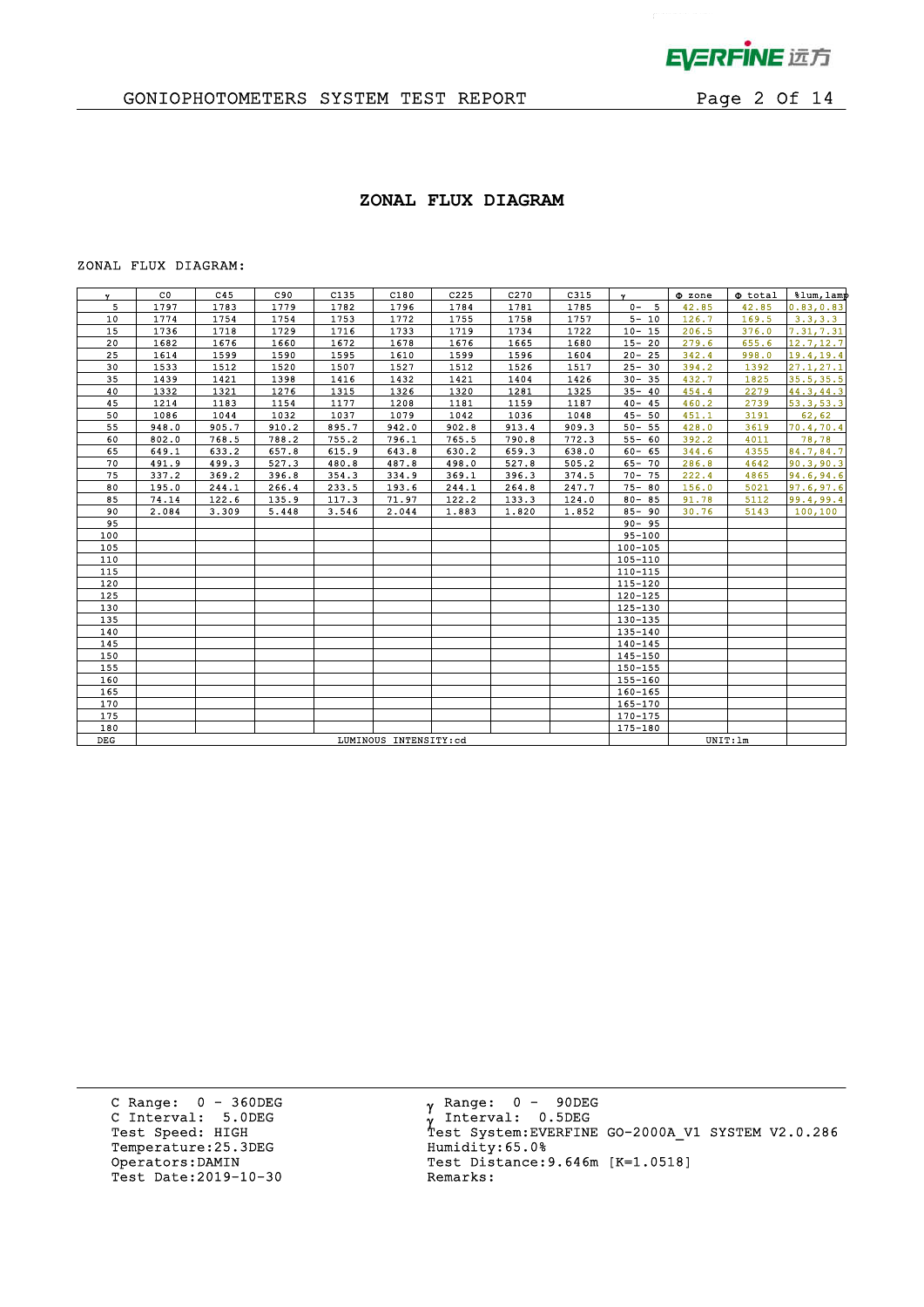

## GONIOPHOTOMETERS SYSTEM TEST REPORT Page 3 Of 14

### **CU AND LUMINAIRE BUDGETARY ESTIMATE DIAGRAM**

| Test:U:230.7V I:0.2239A P:50.86W PF:0.9847 Lamp Flux:5143.2x1 lm |                                                                                                                                 |                        |      |      |       |      |      |                                  |       |      |                 |               |                   |             |        |        |
|------------------------------------------------------------------|---------------------------------------------------------------------------------------------------------------------------------|------------------------|------|------|-------|------|------|----------------------------------|-------|------|-----------------|---------------|-------------------|-------------|--------|--------|
| <b>NAME:</b>                                                     |                                                                                                                                 |                        |      |      |       |      |      | TYPE:                            |       |      |                 |               | <b>WEIGHT:</b>    |             |        |        |
| $SPEC.$ :                                                        |                                                                                                                                 |                        |      |      |       |      |      | DIM.:                            |       |      |                 |               | SERIAL No.:       |             |        |        |
| $MFR$ .:                                                         |                                                                                                                                 |                        |      |      |       |      |      | $SUR$ .:                         |       |      |                 |               | PROTECTION ANGLE: |             |        |        |
| $\rho$ CC                                                        |                                                                                                                                 | 80%                    |      |      | 70%   |      |      | 50%                              |       |      | 30 <sub>8</sub> |               |                   | $10*$       |        | 0      |
| ρW                                                               | 50%                                                                                                                             | 30%                    | 10%  | 50%  | $30*$ | 10%  | 50%  | 30%                              | $10*$ | 50%  | $30*$           | 10%           | 50%               | 30%         | 10%    | 0      |
| ρfc                                                              |                                                                                                                                 | 20%                    |      |      | 20%   |      |      | 20%                              |       |      | 20%             |               |                   | 20%         |        | 0      |
| RCR                                                              |                                                                                                                                 | RCR: Room Cavity Ratio |      |      |       |      |      | Coefficients of Utilization (CU) |       |      |                 |               |                   |             |        |        |
| 0.0                                                              | 1.19                                                                                                                            | 1.19                   | 1.19 | 1.16 | 1.16  | 1.16 | 1.11 | 1.11                             | 1.11  | 1.06 | 1.06            | 1.06          | 1.02              | 1.02        | 1.02   | 1.00   |
| 1.0                                                              | 1.04                                                                                                                            | .99                    | .95  | 1.01 | .97   | .94  | .97  | .94                              | .91   | .93  | .90             | .88           | .89               | .87         | .85    | .83    |
| 2.0                                                              | .90                                                                                                                             | .83                    | .77  | .88  | .82   | .76  | .85  | .79                              | .75   | .81  | .77             | .73           | .78               | .75         | .71    | .69    |
| 3.0                                                              | .79                                                                                                                             | .71                    | .64  | .77  | .70   | .63  | .74  | .68                              | .62   | .72  | .66             | .61           | .69               | .64         | .60    | .58    |
| 4.0                                                              | .70                                                                                                                             | .61                    | .54  | .69  | .60   | .54  | .66  | .59                              | .53   | .64  | .57             | .52           | .62               | .56         | .52    | .49    |
| 5.0                                                              | .62                                                                                                                             | .53                    | .47  | .61  | .53   | .46  | .59  | .52                              | .46   | .57  | .51             | .45           | .55               | .49         | .45    | .43    |
| 6.0                                                              | .56                                                                                                                             | .47                    | .41  | .55  | .47   | .40  | .53  | .46                              | .40   | .52  | .45             | .40           | .50               | . 44        | .39    | .37    |
| 7.0                                                              | .51                                                                                                                             | .42                    | .36  | .50  | .42   | .36  | .49  | .41                              | .35   | .47  | .40             | .35           | .46               | .40         | .35    | .33    |
| 8.0                                                              | .46                                                                                                                             | .38                    | .32  | .46  | .38   | .32  | .44  | .37                              | .32   | .43  | .36             | .31           | .42               | .36         | .31    | .29    |
| 9.0                                                              | .43                                                                                                                             | .34                    | .29  | .42  | .34   | .29  | .41  | .34                              | .29   | .40  | .33             | .28           | .39               | .33         | .28    | .26    |
| 10.0                                                             | .39                                                                                                                             | .31                    | .26  | .39  | .31   | .26  | .38  | .31                              | .26   | .37  | .30             | .26           | .36               | .30         | .26    | .24    |
| LAMPS<br>LUMINAIRE BUDGETARY DIAGRAM<br>50                       |                                                                                                                                 |                        |      |      |       |      |      |                                  |       |      |                 |               |                   |             |        |        |
| 40                                                               |                                                                                                                                 |                        |      |      |       |      |      |                                  |       |      |                 |               |                   |             |        |        |
|                                                                  |                                                                                                                                 |                        |      |      |       |      |      |                                  |       |      |                 |               |                   |             |        |        |
| 30                                                               |                                                                                                                                 |                        |      |      |       |      |      |                                  |       |      |                 |               |                   |             |        |        |
|                                                                  |                                                                                                                                 |                        |      |      |       |      |      |                                  |       |      |                 |               |                   |             |        |        |
|                                                                  |                                                                                                                                 |                        | Ħ≖   |      |       |      |      |                                  |       |      |                 |               |                   |             |        |        |
| 20                                                               |                                                                                                                                 |                        |      |      |       |      |      |                                  |       |      |                 |               |                   |             |        |        |
|                                                                  |                                                                                                                                 |                        |      |      |       |      |      |                                  |       |      |                 |               |                   |             |        |        |
|                                                                  |                                                                                                                                 |                        |      |      |       |      |      |                                  |       |      |                 |               |                   |             |        |        |
|                                                                  | F.                                                                                                                              |                        |      |      |       |      |      |                                  |       |      |                 |               |                   |             |        |        |
| 10                                                               |                                                                                                                                 |                        |      |      |       |      |      |                                  |       |      |                 |               |                   |             |        |        |
| 9                                                                |                                                                                                                                 |                        |      |      |       |      |      |                                  |       |      |                 |               | CONDITIONS        |             |        |        |
| 8                                                                |                                                                                                                                 |                        |      |      |       |      |      |                                  |       |      |                 | <b>FLUX</b>   |                   |             | 10001m |        |
| 7                                                                |                                                                                                                                 |                        |      |      |       |      |      |                                  |       |      |                 | <b>FACTOR</b> |                   |             | 0.70   |        |
| 6                                                                | н≠5                                                                                                                             |                        |      |      |       |      |      |                                  |       |      |                 | Hdown         |                   |             | 0.00m  |        |
| 5                                                                |                                                                                                                                 |                        |      |      |       |      |      |                                  |       |      |                 | Hwork         |                   |             | 0.80m  |        |
| 4                                                                |                                                                                                                                 |                        |      |      |       |      |      |                                  |       |      |                 | Ework (AVE)   |                   |             | 1001x  |        |
|                                                                  |                                                                                                                                 |                        |      |      |       |      |      |                                  |       |      |                 | $\rho$ (%)    |                   | $_{\rm cc}$ | W      | fc     |
| $\mathbf{3}$                                                     |                                                                                                                                 |                        |      |      |       |      |      |                                  |       |      |                 |               |                   | 70          | 50     | $30\,$ |
|                                                                  |                                                                                                                                 |                        |      |      |       |      |      |                                  |       |      |                 |               |                   | 50          | 30     | 20     |
|                                                                  |                                                                                                                                 |                        |      |      |       |      |      |                                  |       |      |                 |               |                   |             |        |        |
|                                                                  | $2\frac{1}{10}$<br>30 40 50<br>$\overline{300}$<br>20<br>70<br>100<br>200<br>500 700<br>2k<br>1 <sub>k</sub><br>3k 4k 5k<br>7 k |                        |      |      |       |      |      |                                  |       |      |                 |               |                   |             |        |        |
|                                                                  | AREA (m2)                                                                                                                       |                        |      |      |       |      |      |                                  |       |      |                 |               |                   |             |        |        |

C Range: 0 - 360DEG C Interval: 5.0DEG Temperature: 25.3DEG<br>Operators: DAMIN Test Date: 2019-10-30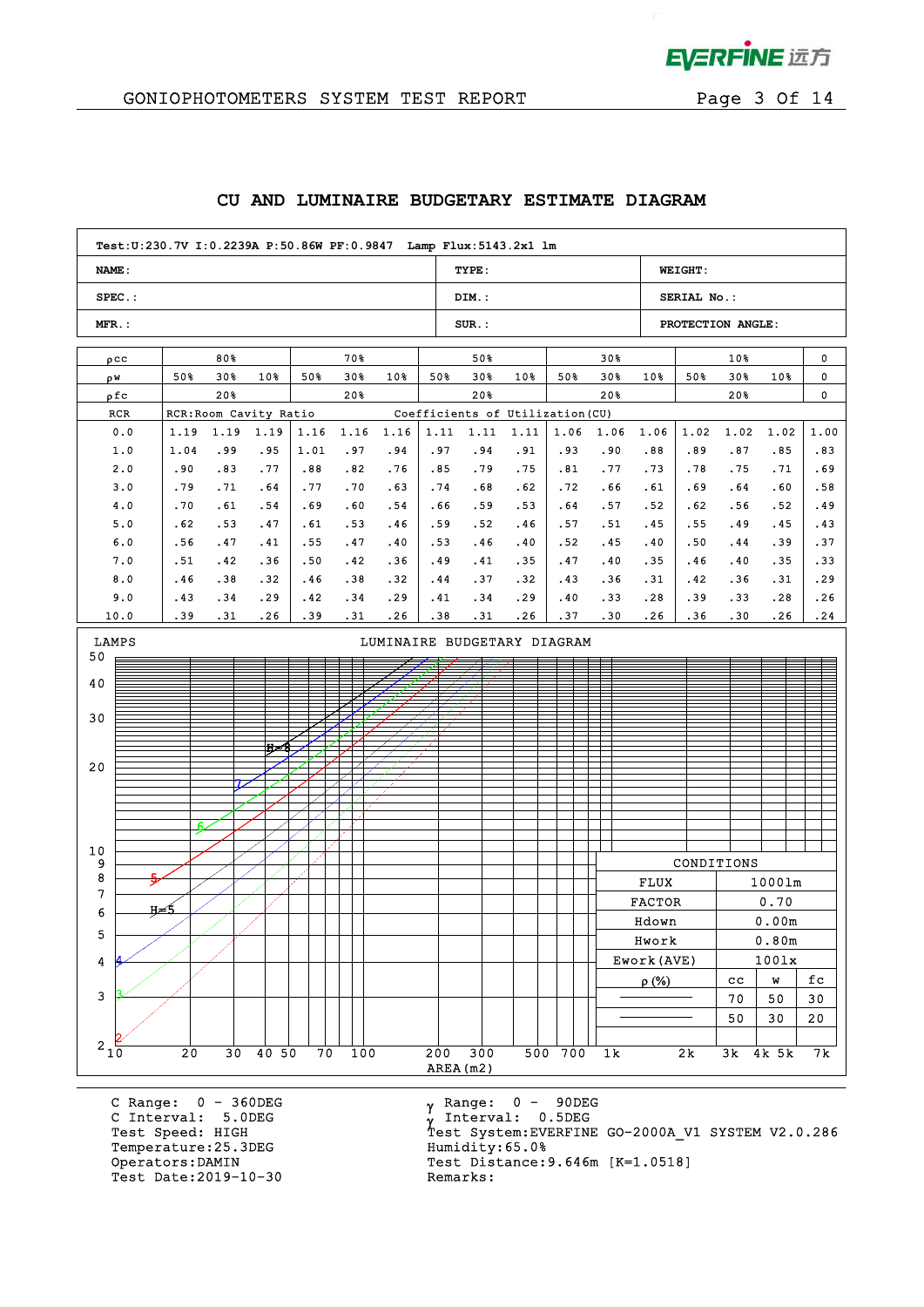

 $\mathcal{L}$ 

## GONIOPHOTOMETERS SYSTEM TEST REPORT FOR Page 4 Of 14

### **WEC AND CCEC**

| Test: U:230.7V I: 0.2239A P: 50.86W PF: 0.9847 Lamp Flux: 5143.2x1 lm |          |                   |  |  |  |  |  |  |  |  |
|-----------------------------------------------------------------------|----------|-------------------|--|--|--|--|--|--|--|--|
| NAME:                                                                 | TYPE:    | <b>WEIGHT:</b>    |  |  |  |  |  |  |  |  |
| $SPEC.$ :                                                             | DIM.:    | SERIAL No.:       |  |  |  |  |  |  |  |  |
| $MFR.$ :                                                              | $SUR.$ : | PROTECTION ANGLE: |  |  |  |  |  |  |  |  |

| $_{0}$ $_{\rm CC}$ |      | 80% |                        |     | 70% |                      |     | 50% |                 |     | 30% |                                                                                  |     | 10%                  |        | $\Omega$ |
|--------------------|------|-----|------------------------|-----|-----|----------------------|-----|-----|-----------------|-----|-----|----------------------------------------------------------------------------------|-----|----------------------|--------|----------|
| ρW                 | 50%  | 30% | 10 <sub>8</sub>        | 50% | 30% | 10 <sub>8</sub>      | 50% | 30% | 10 <sub>8</sub> | 50% | 30% | 10 <sub>8</sub>                                                                  | 50% | 30%                  | $10\%$ | 0        |
| ρfc                |      | 20% |                        |     | 20% |                      |     | 20% |                 |     | 20% |                                                                                  |     | 20%                  |        | 0        |
| RCR                |      |     | RCR: Room Cavity Ratio |     |     |                      |     |     |                 |     |     | Wall Exitance Coeffcients (WEC)                                                  |     |                      |        |          |
| 0.0                |      |     |                        |     |     |                      |     |     |                 |     |     |                                                                                  |     |                      |        |          |
| 1.0                |      |     |                        |     |     |                      |     |     |                 |     |     | .051. 158. 153. 163. 164. 164. 170. 170. 176. 165. 166. 176. 176. 180. 180. 156. |     |                      |        |          |
| 2.0                |      |     | $.295$ $.162$ $.050$   |     |     | $.289$ $.159$ $.049$ |     |     |                 |     |     | ا947. 150. 267. 158. 154. 277.                                                   |     | $.257$ $.145$ $.046$ |        |          |
| 3.0                |      |     | $.272$ $.145$ $.043$   |     |     |                      |     |     |                 |     |     | .267. 135. 242. 242. 139. 256. 263. 143. 267. 267.                               |     | .238.132.041         |        |          |
| 4.0                |      |     | .251 .130 .038         |     |     |                      |     |     |                 |     |     | .246 .129 .038 .237 .126 .037 .228 .123 .037                                     |     | .220.120.036         |        |          |
| 5.0                |      |     |                        |     |     |                      |     |     |                 |     |     | 033. 109. 204. 203. 112. 111. 231. 234. 114. 219. 234. 217. 227. 234. 118. 232.  |     |                      |        |          |
| 6.0                |      |     | $.215$ $.108$ $.031$   |     |     | .211 .106 .031       |     |     |                 |     |     | .203.104.030.197.102.030                                                         |     | .190.100.030         |        |          |
| 7.0                |      |     |                        |     |     |                      |     |     |                 |     |     | 270. 094. 084. 288. 096. 190. 190. 098. 096. 298. 099. 099.                      |     | .178.092.027         |        |          |
| 8.0                |      |     | .186.091.026           |     |     | .183.090.025         |     |     |                 |     |     | ا 025. 087. 172. 025. 089. 177.                                                  |     | .167.086.025         |        |          |
| 9.0                |      |     | $.174$ $.084$ $.024$   |     |     |                      |     |     |                 |     |     | 230. 181. 162. 162. 162. 167.  231. 162. 172.                                    |     | .157.080.023         |        |          |
| 10.0               | .164 |     |                        |     |     |                      |     |     |                 |     |     | 021. 075. 148. 202. 076. 152. 202. 077. 157. 22. 078. 162. 202. 079.             |     |                      |        |          |

| 0 <sub>C</sub> |      | 80%                    |           |     | 70 %                                                                  |     |     | 50%                           |     |     | 30% |                                               |     | 10 <sub>8</sub>      |     | $\mathbf 0$ |
|----------------|------|------------------------|-----------|-----|-----------------------------------------------------------------------|-----|-----|-------------------------------|-----|-----|-----|-----------------------------------------------|-----|----------------------|-----|-------------|
| οW             | 50%  | 30%                    | 10%       | 50% | 30%                                                                   | 10% | 50% | 30 <sub>8</sub>               | 10% | 50% | 30% | 10%                                           | 50% | 30%                  | 10% | $\Omega$    |
| ρfc            |      | 20 <sub>8</sub>        |           |     | 20%                                                                   |     |     | $20\%$                        |     |     | 20월 |                                               |     | 20%                  |     | $\Omega$    |
| RCR            |      | RCR: Room Cavity Ratio |           |     |                                                                       |     |     |                               |     |     |     | Ceiling Cavity Exitance Coefficients (CCEC)   |     |                      |     |             |
| 0.0            |      | .190.190.190           |           |     | $.163$ .163.163                                                       |     |     |                               |     |     |     | .111.111.064.064.064.064.111.111.111.         |     |                      |     |             |
| 1.0            |      | $.181$ $.156$ $.134$   |           |     | .155.134.115                                                          |     |     |                               |     |     |     | .106.092.080.061.053.046                      |     | .020.017.015         |     |             |
| 2.0            |      | .173 .132 .098         |           |     | $.148$ $.114$ $.084$                                                  |     |     | $.101$ .079 .059              |     |     |     | 058 .046 .034.                                |     | $.019$ $.015$ $.011$ |     |             |
| 3.0            |      | $.165$ $.114$ $.074$   |           |     | $.141$ .099 .064                                                      |     |     |                               |     |     |     | .097.045.056.056.097.097.                     |     | .018.013.009         |     |             |
| 4.0            |      | $.157$ $.101$ $.058$   |           |     | .135.087.050                                                          |     |     | 021. 036. 054. 054. 093. 093. |     |     |     |                                               |     | .017.012.007         |     |             |
| 5.0            |      |                        |           |     | ا041. 078. 150. 047. 041. 150. 150.                                   |     |     |                               |     |     |     | 006. 010. 017. 017. 032. 017. 039. 055. 089.  |     |                      |     |             |
| 6.0            |      | $.143$ $.082$ $.039$   |           |     | $.123$ .071 .034                                                      |     |     |                               |     |     |     | .085.050.024.049.029.014                      |     | $.016$ $.010$ $.005$ |     |             |
| 7.0            |      |                        |           |     | .136.075.117.117.136.029.                                             |     |     |                               |     |     |     | .081.099.027.027.012.015.009.004              |     |                      |     |             |
| 8.0            | .129 |                        | .070.0291 |     | .111 .060 .025                                                        |     |     |                               |     |     |     | .077.042.018.045.025.011                      |     | 014.008.003          |     |             |
| 9.0            |      |                        |           |     | .123.065.106.106.056.123.                                             |     |     |                               |     |     |     | .003, 008, 016, 009, 023, 009, 016, 039, 003, |     |                      |     |             |
| 10.0           | .117 |                        |           |     | 003. 007. 013. 022. 020. 041. 041. 037. 070. 020. 052. 101. 022. 060. |     |     |                               |     |     |     |                                               |     |                      |     |             |

C Range: 0 - 360DEG C Interval: 5.0DEG Temperature:25.3DEG Humidity:65.0%<br>Operators:DAMIN Test Distance: Test Date: 2019-10-30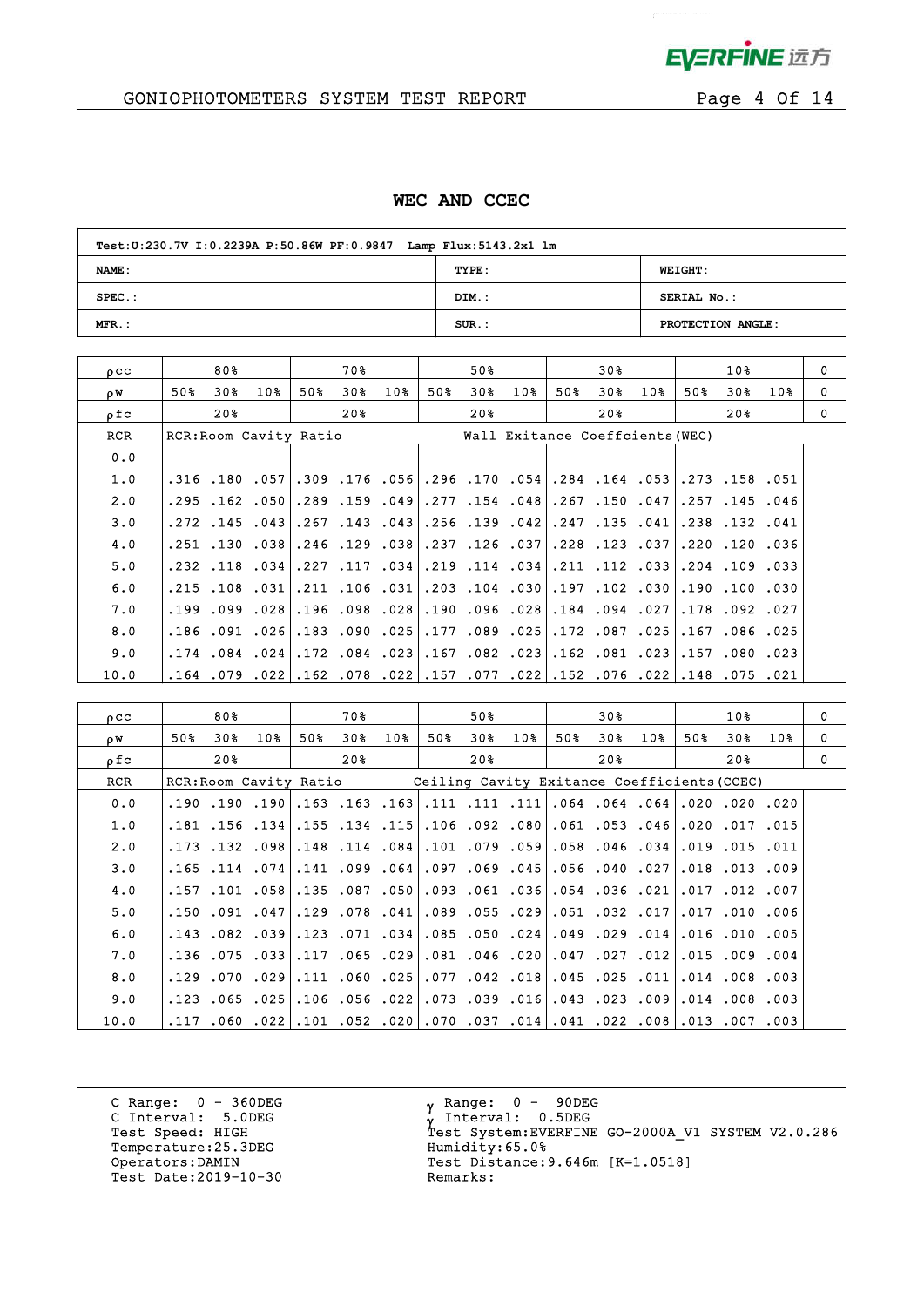

 $\mathcal{L}$ 

## GONIOPHOTOMETERS SYSTEM TEST REPORT FOR Page 5 Of 14

| Test:U:230.7V I:0.2239A P:50.86W PF:0.9847 Lamp Flux:5143.2x1 lm |                 |      |      |                  |      |          |      |                 |                   |      |      |
|------------------------------------------------------------------|-----------------|------|------|------------------|------|----------|------|-----------------|-------------------|------|------|
| NAME:                                                            |                 |      |      |                  |      | TYPE:    |      |                 | <b>WEIGHT:</b>    |      |      |
| $SPEC.$ :                                                        |                 |      |      |                  |      | DIM.:    |      |                 | SERIAL No.:       |      |      |
| MFR.:                                                            |                 |      |      |                  |      | $SUR.$ : |      |                 | PROTECTION ANGLE: |      |      |
| ceiling/cavity                                                   |                 | 0.7  | 0.7  | 0.5              | 0.5  | 0.3      | 0.7  | 0.7             | 0.5               | 0.5  | 0.3  |
|                                                                  | walls           | 0.5  | 0.3  | 0.5              | 0.3  | 0.3      | 0.5  | 0.3             | 0.5               | 0.3  | 0.3  |
| working plane                                                    |                 | 0.2  | 0.2  | 0.2              | 0.2  | 0.2      | 0.2  | 0.2             | 0.2               | 0.2  | 0.2  |
| Room dimensions                                                  |                 |      |      | Viewed crosswise |      |          |      |                 | Viewed endwise    |      |      |
| $2H y =$<br>$x =$                                                | 2H              | 16.2 | 17.7 | 16.4             | 17.9 | 18.1     | 16.1 | 17.6            | 16.3              | 17.8 | 18.0 |
|                                                                  | 3H              | 17.6 | 19.0 | 17.9             | 19.2 | 19.5     | 17.8 | 19.2            | 18.1              | 19.4 | 19.7 |
|                                                                  | 4H              | 18.1 | 19.5 | 18.4             | 19.7 | 20.0     | 18.5 | 19.9            | 18.8              | 20.1 | 20.4 |
|                                                                  | 6H              | 18.4 | 19.7 | 18.7             | 20.0 | 20.2     | 19.2 | 20.4            | 19.5              | 20.7 | 21.0 |
|                                                                  | 8H              | 18.5 | 19.7 | 18.8             | 20.0 | 20.3     | 19.4 | 20.6            | 19.7              | 20.9 | 21.2 |
|                                                                  | 12H             | 18.5 | 19.7 | 18.9             | 20.0 | 20.3     | 19.6 | 20.8            | 19.9              | 21.1 | 21.4 |
|                                                                  |                 |      |      |                  |      |          |      |                 |                   |      |      |
| 4H                                                               | 2H              | 16.7 | 18.1 | 17.0             | 18.3 | 18.6     | 16.7 | 18.0            | 17.0              | 18.3 | 18.5 |
|                                                                  | 3H              | 18.3 | 19.5 | 18.7             | 19.8 | 20.1     | 18.6 | 19.8            | 18.9              | 20.1 | 20.4 |
|                                                                  | 4H              | 19.0 | 20.0 | 19.3             | 20.4 | 20.7     | 19.5 | 20.6            | 19.9              | 20.9 | 21.2 |
|                                                                  | 6H              | 19.4 | 20.3 | 19.8             | 20.7 | 21.0     | 20.3 | 21.2            | 20.7              | 21.6 | 22.0 |
|                                                                  | 8H              | 19.5 | 20.4 | 19.9             | 20.7 | 21.1     | 20.6 | 21.5            | 21.0              | 21.9 | 22.2 |
|                                                                  | 12H             | 19.5 | 20.4 | 20.0             | 20.8 | 21.2     | 20.9 | 21.7            | 21.3              | 22.1 | 22.5 |
|                                                                  |                 |      |      |                  |      |          |      |                 |                   |      |      |
| 8H                                                               | 4H              | 19.3 | 20.2 | 19.7             | 20.6 | 20.9     | 19.8 | 20.7            | 20.2              | 21.0 | 21.4 |
|                                                                  | 6H              | 19.9 | 20.6 | 20.3             | 21.0 | 21.5     | 20.8 | 21.5            | 21.2              | 21.9 | 22.3 |
|                                                                  | 8H              | 20.1 | 20.7 | 20.5             | 21.2 | 21.6     | 21.2 | 21.9            | 21.6              | 22.3 | 22.7 |
|                                                                  | 12H             | 20.2 | 20.8 | 20.7             | 21.2 | 21.7     | 21.6 | 22.1            | 22.0              | 22.6 | 23.1 |
|                                                                  |                 |      |      |                  |      |          |      |                 |                   |      |      |
| 12H                                                              | 4H              | 19.3 | 20.2 | 19.8             | 20.6 | 21.0     | 19.8 | 20.6            | 20.2              | 21.0 | 21.4 |
|                                                                  | 6H              | 20.0 | 20.7 | 20.5             | 21.1 | 21.5     | 20.8 | 21.5            | 21.3              | 21.9 | 22.4 |
|                                                                  | 8H              | 20.3 | 20.8 | 20.7             | 21.3 | 21.8     | 21.3 | 21.9            | 21.8              | 22.3 | 22.8 |
| Variations with the observer position at spacings:               |                 |      |      |                  |      |          |      |                 |                   |      |      |
| $+ 0.1 / - 0.2$<br>$S = 1.0H$                                    |                 |      |      |                  |      |          |      |                 | $+ 0.1 / - 0.2$   |      |      |
| 1.5H<br>$+ 0.2 / - 0.2$                                          |                 |      |      |                  |      |          |      | $+ 0.2 / - 0.3$ |                   |      |      |
| 2.0H                                                             | $+ 0.3 / - 0.4$ |      |      |                  |      |          |      |                 | $+ 0.1 / - 0.3$   |      |      |

## **UGR(Unified Glare Rating) Table**

CIE Pub.117 Corrected 5143 lm Total Lamp Luminous Flux.(8log(F/F0) = 5.7)

C Range: 0 - 360DEG C Interval: 5.0DEG Temperature:25.3DEG Humidity:65.0% Test Date: 2019-10-30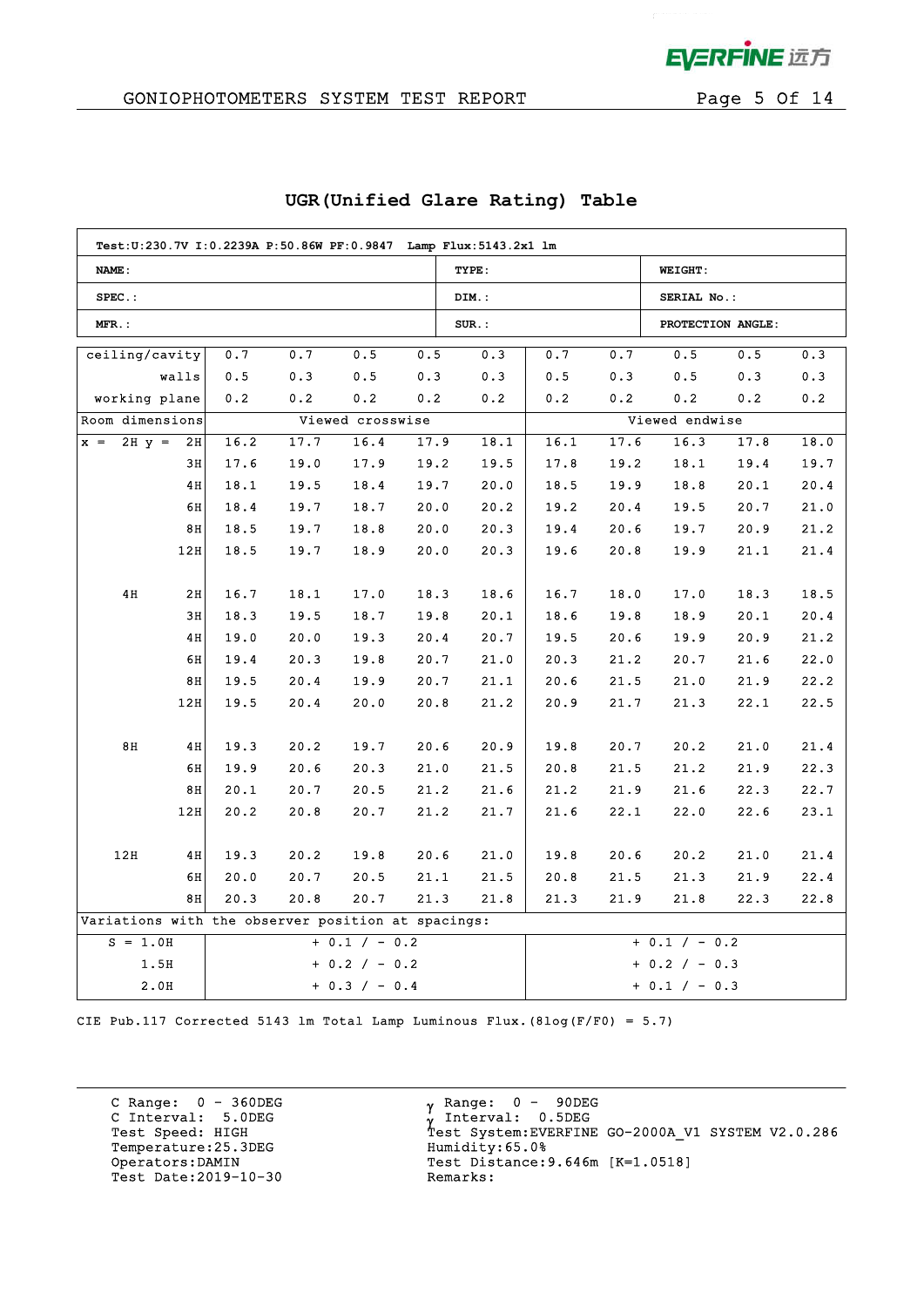

 $\mathcal{L}$ 

## GONIOPHOTOMETERS SYSTEM TEST REPORT FOR Page 6 Of 14

### **UTILIZATION FACTORS TABLE**

| Test:U:230.7V I:0.2239A P:50.86W PF:0.9847 Lamp Flux:5143.2x1 lm |          |                   |  |  |  |  |  |  |  |
|------------------------------------------------------------------|----------|-------------------|--|--|--|--|--|--|--|
| NAME:                                                            | TYPE:    | <b>WEIGHT:</b>    |  |  |  |  |  |  |  |
| $SPEC.$ :                                                        | DIM.:    | SERIAL No.:       |  |  |  |  |  |  |  |
| $MFR.$ :                                                         | $SUR$ .: | PROTECTION ANGLE: |  |  |  |  |  |  |  |

| <b>REFLECTANCE</b>               |     |                                                    |     |           |     |           |     |     |                 |             |
|----------------------------------|-----|----------------------------------------------------|-----|-----------|-----|-----------|-----|-----|-----------------|-------------|
| Ceiling                          | 0.8 | 0.8                                                | 0.8 | 0.7       | 0.7 | 0.7       | 0.5 | 0.5 | 0.5             | $\mathbf 0$ |
| Walls                            | 0.7 | 0.5                                                | 0.3 | 0.7       | 0.5 | 0.3       | 0.7 | 0.5 | 0.3             | $\mathbf 0$ |
| Working plane                    | 0.2 | 0.2                                                | 0.2 | 0.2       | 0.2 | 0.2       | 0.2 | 0.2 | 0.2             | $\mathbf 0$ |
| ROOM INDEX                       |     | UTILIZATION FACTORS (PERCENT)<br>$k(RI)$ x RCR = 5 |     |           |     |           |     |     |                 |             |
| $k = 0.60$                       | 57  | 46                                                 | 39  | 57        | 46  | 39        | 55  | 45  | 38              | 32          |
| 0.80                             | 67  | 56                                                 | 48  | 66        | 55  | 48        | 65  | 54  | 48              | 41          |
| 1.00                             | 76  | 65                                                 | 57  | 75        | 64  | 57        | 72  | 65  | 56              | 49          |
| 1.25                             | 83  | 72                                                 | 65  | 81        | 71  | 65        | 79  | 70  | 64              | 56          |
| 1.50                             | 88  | 78                                                 | 71  | 86        | 77  | 70        | 83  | 75  | 69              | 62          |
| 2.00                             | 95  | 86                                                 | 79  | 93        | 85  | 79        | 89  | 83  | 77              | 69          |
| 2.50                             | 99  | 91                                                 | 85  | 96        | 89  | 84        | 93  | 87  | 82              | 73          |
| 3.00                             | 102 | 95                                                 | 89  | 100       | 93  | 88        | 96  | 90  | 86              | 78          |
| 4.00                             | 106 | 100                                                | 95  | 104       | 98  | 94        | 99  | 95  | 91              | 82          |
| 5.00                             | 108 | 103                                                | 99  | 106       | 102 | 98        | 101 | 98  | 95              | 85          |
| ROOM INDEX                       |     |                                                    |     | UF(total) |     |           |     |     |                 | Direct      |
| According to DIN EN 13032-2 2004 |     |                                                    |     |           |     | Suspended |     |     | $SHRNOM = 1.25$ |             |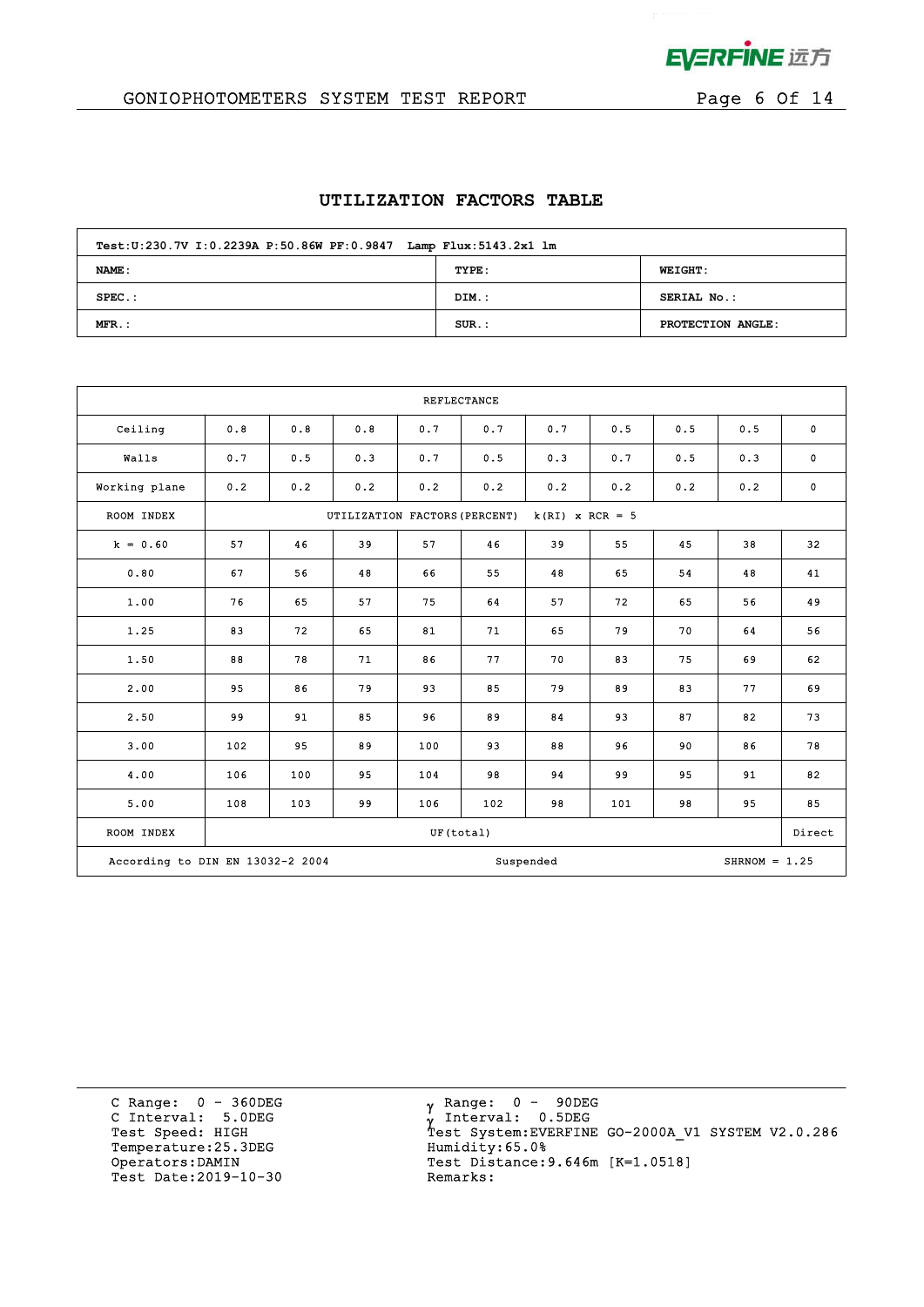

### GONIOPHOTOMETERS SYSTEM TEST REPORT FOR Page 7 Of 14

#### **ISOCANDELA DIAGRAM**

| Test: U:230.7V I: 0.2239A P: 50.86W PF: 0.9847 Lamp Flux: 5143.2x1 lm |          |                   |  |  |  |  |  |  |
|-----------------------------------------------------------------------|----------|-------------------|--|--|--|--|--|--|
| NAME:                                                                 | TYPE:    | <b>WEIGHT:</b>    |  |  |  |  |  |  |
| $SPEC.$ :                                                             | DIM.:    | SERIAL No.:       |  |  |  |  |  |  |
| $MFR$ .:                                                              | $SUR$ .: | PROTECTION ANGLE: |  |  |  |  |  |  |



C Range: 0 - 360DEG C Interval: 5.0DEG Temperature: 25.3DEG Humidity: 65.0% Test Date:  $2019-10-30$ 

 $\gamma$  Range:  $0 - 90$ DEG Interval: 0.5DEG Test Speed: HIGH Test System:EVERFINE GO-2000A\_V1 SYSTEM V2.0.286 Operators:DAMIN Test Distance:9.646m [K=1.0518]<br>Test Date:2019-10-30 Remarks: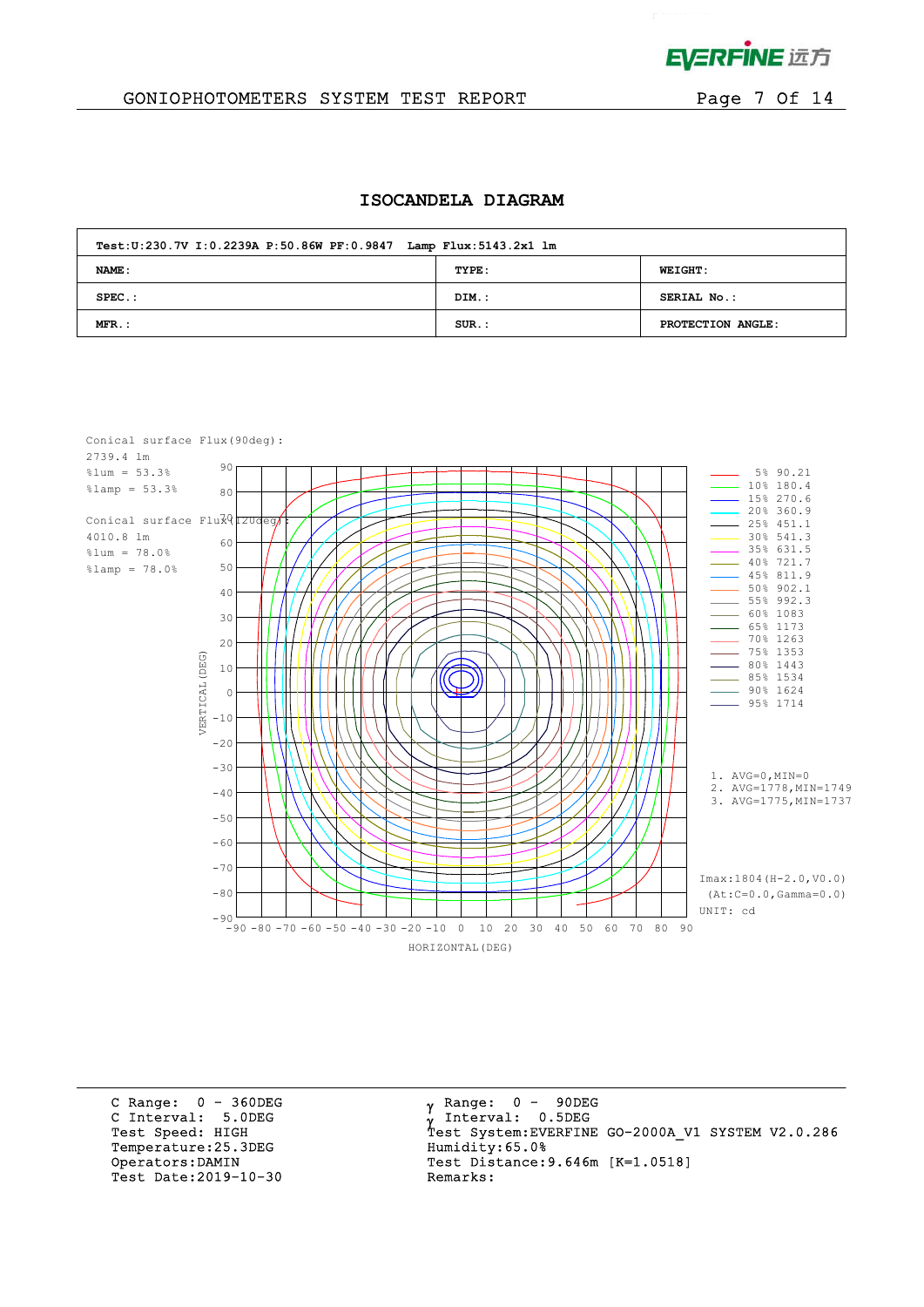

## GONIOPHOTOMETERS SYSTEM TEST REPORT FOR Page 8 Of 14

### **AAI Figure**

| Test: U:230.7V I: 0.2239A P: 50.86W PF: 0.9847 Lamp Flux: 5143.2x1 lm |          |                   |  |  |  |  |  |  |
|-----------------------------------------------------------------------|----------|-------------------|--|--|--|--|--|--|
| NAME :                                                                | TYPE:    | <b>WEIGHT:</b>    |  |  |  |  |  |  |
| $SPEC.$ :                                                             | DIM.:    | SERIAL No.:       |  |  |  |  |  |  |
| $MFR$ .:                                                              | $SUR.$ : | PROTECTION ANGLE: |  |  |  |  |  |  |



## Flux out:3660 lm

**Note:The Curves indicate the illuminated area and the average illumination when the luminaire is at different distance.**

C Range: 0 - 360DEG C Interval: 5.0DEG Temperature: 25.3DEG Test Date:  $2019-10-30$ 

 $\gamma$  Range:  $0 - 90$ DEG Interval: 0.5DEG C INCEIVAL: 3.0DEG<br>
Test Speed: HIGH Test System:EVERFINE GO-2000A\_V1 SYSTEM V2.0.286<br>
Temperature:25.3DEG Humidity:65.0% Operators:DAMIN Test Distance:9.646m [K=1.0518]<br>Test Date:2019-10-30 Remarks: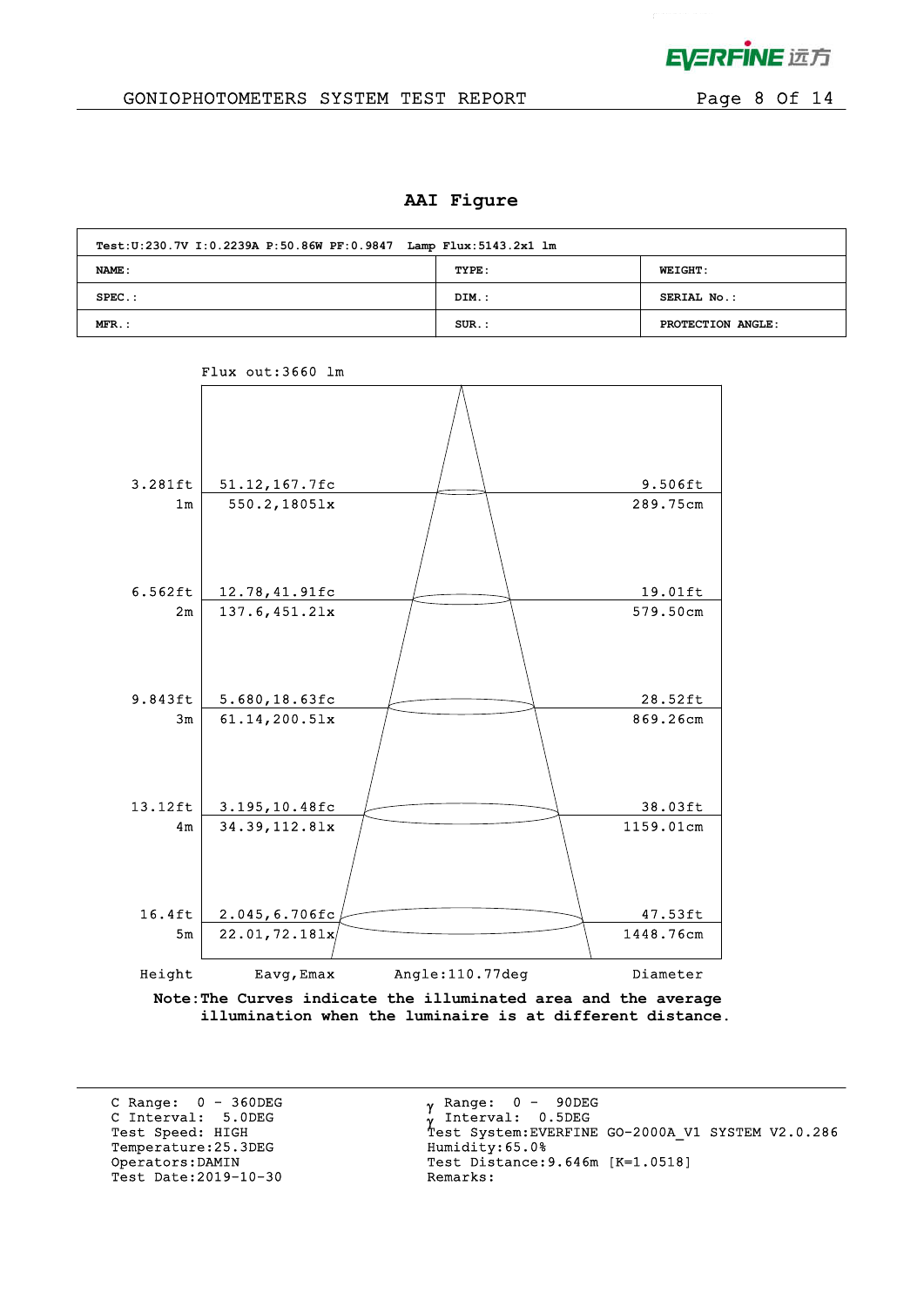

 $\mathcal{L}^{\text{max}}$  and  $\mathcal{L}^{\text{max}}$ 

## GONIOPHOTOMETERS SYSTEM TEST REPORT FOR Page 9 Of 14

## **ISOLUX DIAGRAM**

| Test: U:230.7V I: 0.2239A P: 50.86W PF: 0.9847 Lamp Flux: 5143.2x1 lm |          |                   |
|-----------------------------------------------------------------------|----------|-------------------|
| NAME :                                                                | TYPE:    | <b>WEIGHT:</b>    |
| $SPEC.$ :                                                             | DIM.:    | SERIAL No.:       |
| MFR.:                                                                 | $SUR.$ : | PROTECTION ANGLE: |



C Range: 0 - 360DEG C Interval: 5.0DEG Temperature:25.3DEG Humidity:65.0%<br>Operators:DAMIN Test Distance:9 Test Date:  $2019-10-30$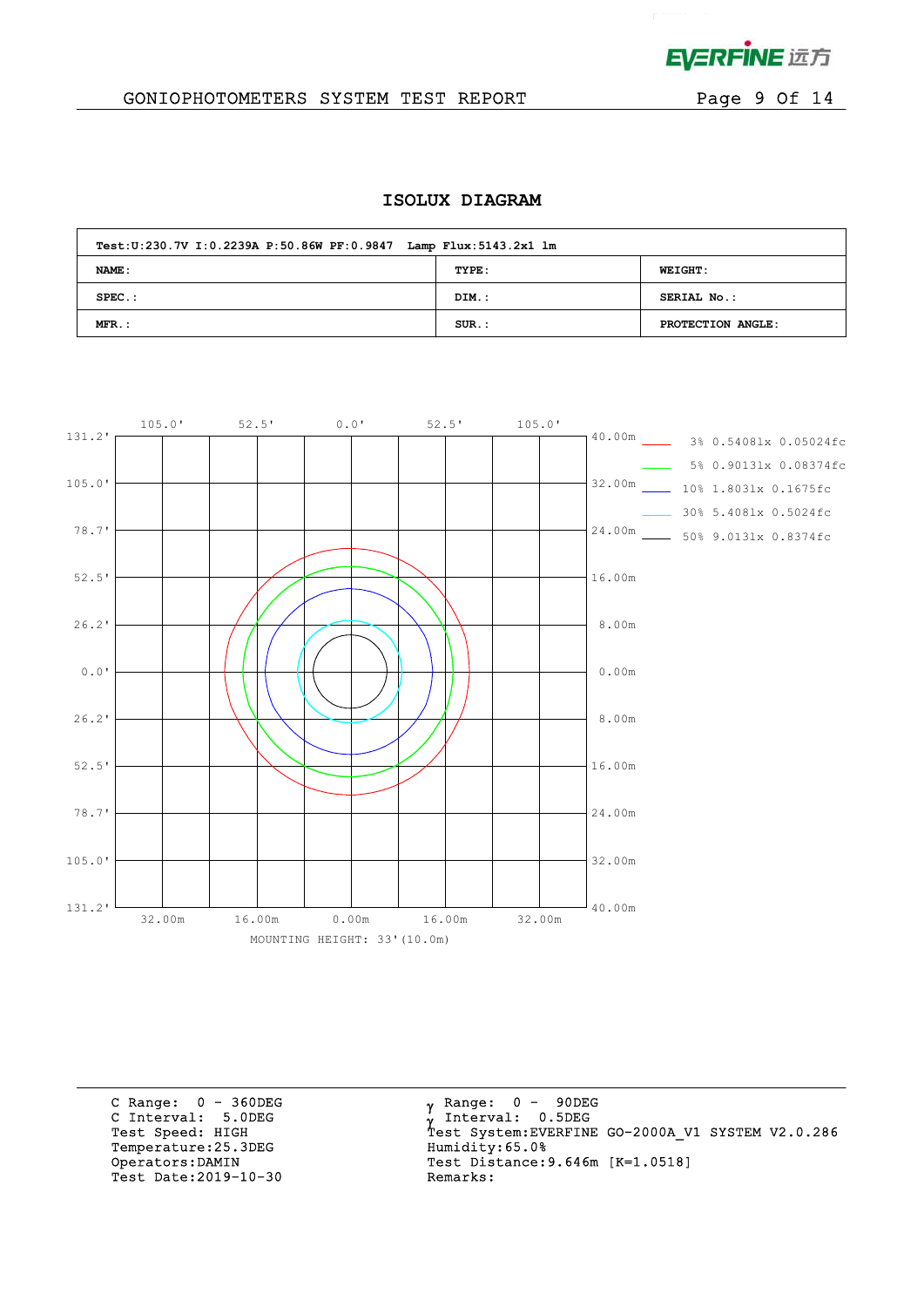

# GONIOPHOTOMETERS SYSTEM TEST REPORT Page 10 Of 14

**Planar Illuminance Curve**



C Range: 0 - 360DEG C Interval: 5.0DEG Temperature:25.3DEG Humidity:65.0%<br>Operators:DAMIN Test Distance:9 Test Date: 2019-10-30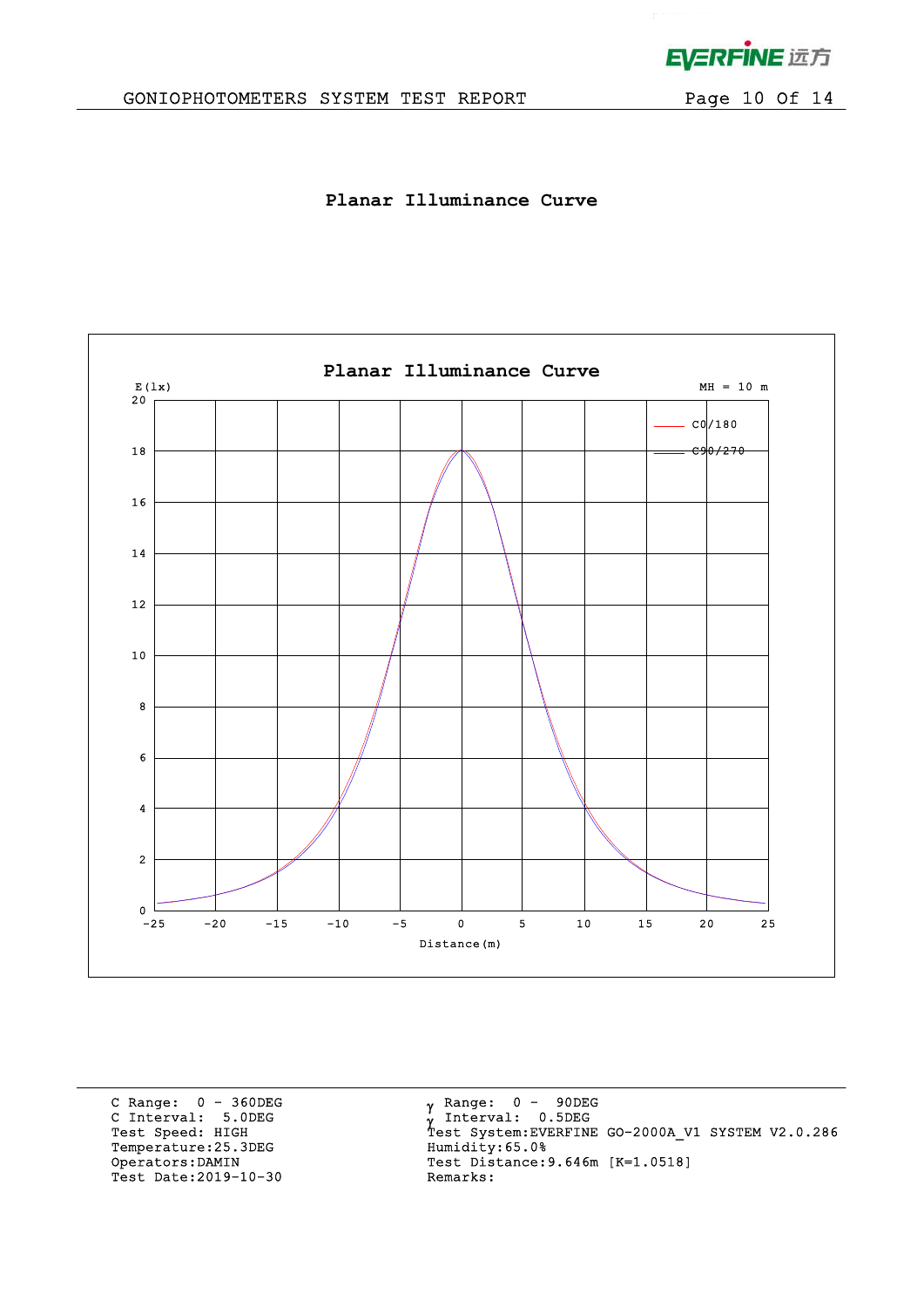

## GONIOPHOTOMETERS SYSTEM TEST REPORT FOR Page 11 Of 14

### **LUMINOUS DISTRIBUTION INTENSITY DATA**

| Test: U:230.7V I: 0.2239A P:50.86W PF: 0.9847 Lamp Flux: 5143.2x1 lm |          |                   |
|----------------------------------------------------------------------|----------|-------------------|
| NAME:                                                                | TYPE:    | <b>WEIGHT:</b>    |
| $SPEC.$ :                                                            | DIM.:    | SERIAL No.:       |
| $MFR.$ :                                                             | $SUR$ .: | PROTECTION ANGLE: |

| Table--1       |      |      |             |             |                                  |                                  |             |                                  |           |      |      |      |           |             |           |                                         | UNIT: cd |                                         |      |
|----------------|------|------|-------------|-------------|----------------------------------|----------------------------------|-------------|----------------------------------|-----------|------|------|------|-----------|-------------|-----------|-----------------------------------------|----------|-----------------------------------------|------|
| C(DEG)         |      |      |             |             |                                  |                                  |             |                                  |           |      |      |      |           |             |           |                                         |          |                                         |      |
| $\gamma$ (DEG) | 0    | 5    | 10          | 15          | 20                               | 25                               | 30          | 35                               | 40        | 45   | 50   | 55   | 60        | 65          | 70        | 75                                      | 80       | 85                                      | 90   |
| 0              | 1805 | 1805 | 1805        |             | 1805   1805   1805   1805   1805 |                                  |             |                                  | 1805      | 1805 | 1805 |      |           |             |           | 1805   1805   1805   1805   1805   1805 |          | 1805                                    | 1805 |
| 5              | 1797 | 1795 | 1793   1791 |             |                                  | 1790   1788   1787   1786   1784 |             |                                  |           | 1783 | 1782 |      | 1782 1781 |             |           |                                         |          | 1781   1780   1780   1780   1779   1779 |      |
| 10             | 1774 | 1770 | 1767        | 1764        |                                  | 1761   1759   1757   1756        |             |                                  | 1755      | 1754 | 1754 | 1754 | 1754      |             |           | 1754   1754   1754   1754               |          | 1754                                    | 1754 |
| 15             | 1736 | 1730 |             | $1725$ 1721 |                                  | 1719 1717                        | $1717$ 1717 |                                  | 1717      | 1718 | 1720 | 1721 | 1723      |             | 1725 1726 | 1728 1729                               |          | 1729 1729                               |      |
| 20             | 1682 | 1675 | 1669        | 1666        | 1664 1664                        |                                  | 1665        | 1668                             | 1671      | 1676 | 1675 | 1671 | 1667      | 1665   1663 |           | 1662                                    | 1660     | 1660                                    | 1660 |
| 25             | 1614 | 1605 | 1600        | 1597        | 1597                             | 1600                             | 1604        | 1611                             | 1604      | 1599 | 1595 | 1593 | 1592      | 1591 1590   |           | 1590                                    | 1590     | 1590                                    | 1590 |
| 30             | 1533 | 1523 |             | 1518 1517   |                                  | 1520 1526                        |             | 1526   1519   1514   1512   1511 |           |      |      |      | 1512 1513 | 1515 1517   |           |                                         |          | 1519   1520   1520   1520               |      |
| 35             | 1439 | 1428 | 1424        |             | 1425   1432   1431               |                                  | 1424        |                                  | 1420 1420 | 1421 | 1424 | 1429 | 1421      | 1414 1408   |           | 1404                                    |          | 1401   1399   1398                      |      |
| 40             | 1332 | 1321 |             |             | 1318   1323   1327   1318        |                                  |             | 1315 1316                        | 1321      | 1321 | 1309 |      | 1300 1293 | 1287 1283   |           | 1280                                    | 1278     | 1277 1276                               |      |
| 45             | 1214 | 1203 |             | 1203   1212 | 1203 1199                        |                                  | 1201        | 1208                             | 1195      | 1183 | 1175 | 1168 | 1164      | 1161   1158 |           | 1157                                    | 1156     | 1155   1154                             |      |
| 50             | 1086 | 1075 | 1077        | 1080        | 1073 1075                        |                                  | 1078        | 1062                             | 1052      | 1044 | 1039 | 1036 | 1035      | 1034 1033   |           | 1033                                    | 1033     | 1033   1032                             |      |
| 55             | 948  | 938  | 945         | 938         | 938                              | 940                              | 923         | 914                              | 908       | 906  | 905  | 905  | 906       | 907         | 908       | 910                                     | 910      | 910                                     | 910  |
| 60             | 802  | 794  | 797         | 791         | 796                              | 777                              | 768         | 765                              | 766       | 768  | 771  | 775  | 778       | 781         | 784       | 786                                     | 788      | 788                                     | 788  |
| 65             | 649  | 643  | 637         | 637         | 624                              | 615                              | 613         | 617                              | 625       | 633  | 640  | 645  | 649       | 652         | 655       | 656                                     | 657      | 658                                     | 658  |
| 70             | 492  | 490  | 465         | 459         | 456                              | 457                              | 462         | 472                              | 486       | 499  | 508  | 513  | 517       | 521         | 524       | 526                                     | 527      | 527                                     | 527  |
| 75             | 337  | 322  | 294         | 299         | 304                              | 309                              | 322         | 340                              | 356       | 369  | 378  | 383  | 387       | 391         | 393       | 395                                     | 396      | 397                                     | 397  |
| 80             | 195  | 162  | 158         | 170         | 179                              | 192                              | 207         | 221                              | 234       | 244  | 251  | 256  | 259       | 261         | 264       | 265                                     | 266      | 266                                     | 266  |
| 85             | 74.1 | 56.1 | 64.9        | 76.8        | 86.2                             | 93.6                             | 102         | 110                              | 117       | 123  | 127  | 129  | 131       | 133         | 134       | 135                                     | 136      | 136                                     | 136  |
| 90             | 2.08 | 2.81 | 2.86        | 2.83        | 2.85                             | 2.88                             | 2.91        | 2.98                             | 3.12      | 3.31 | 3.57 | 3.87 | 4.21      | 4.55        | 4.88      | 5.18                                    | 5.37     | 5.40                                    | 5.45 |
|                |      |      |             |             |                                  |                                  |             |                                  |           |      |      |      |           |             |           |                                         |          |                                         |      |
|                |      |      |             |             |                                  |                                  |             |                                  |           |      |      |      |           |             |           |                                         |          |                                         |      |
|                |      |      |             |             |                                  |                                  |             |                                  |           |      |      |      |           |             |           |                                         |          |                                         |      |
|                |      |      |             |             |                                  |                                  |             |                                  |           |      |      |      |           |             |           |                                         |          |                                         |      |
|                |      |      |             |             |                                  |                                  |             |                                  |           |      |      |      |           |             |           |                                         |          |                                         |      |
|                |      |      |             |             |                                  |                                  |             |                                  |           |      |      |      |           |             |           |                                         |          |                                         |      |
|                |      |      |             |             |                                  |                                  |             |                                  |           |      |      |      |           |             |           |                                         |          |                                         |      |
|                |      |      |             |             |                                  |                                  |             |                                  |           |      |      |      |           |             |           |                                         |          |                                         |      |
|                |      |      |             |             |                                  |                                  |             |                                  |           |      |      |      |           |             |           |                                         |          |                                         |      |
|                |      |      |             |             |                                  |                                  |             |                                  |           |      |      |      |           |             |           |                                         |          |                                         |      |
|                |      |      |             |             |                                  |                                  |             |                                  |           |      |      |      |           |             |           |                                         |          |                                         |      |
|                |      |      |             |             |                                  |                                  |             |                                  |           |      |      |      |           |             |           |                                         |          |                                         |      |
|                |      |      |             |             |                                  |                                  |             |                                  |           |      |      |      |           |             |           |                                         |          |                                         |      |
|                |      |      |             |             |                                  |                                  |             |                                  |           |      |      |      |           |             |           |                                         |          |                                         |      |
|                |      |      |             |             |                                  |                                  |             |                                  |           |      |      |      |           |             |           |                                         |          |                                         |      |
|                |      |      |             |             |                                  |                                  |             |                                  |           |      |      |      |           |             |           |                                         |          |                                         |      |
|                |      |      |             |             |                                  |                                  |             |                                  |           |      |      |      |           |             |           |                                         |          |                                         |      |
|                |      |      |             |             |                                  |                                  |             |                                  |           |      |      |      |           |             |           |                                         |          |                                         |      |

C Range: 0 - 360DEG C Interval: 5.0DEG Temperature:25.3DEG Humidity:65.0%<br>Operators:DAMIN Test Distance: Test Date: 2019-10-30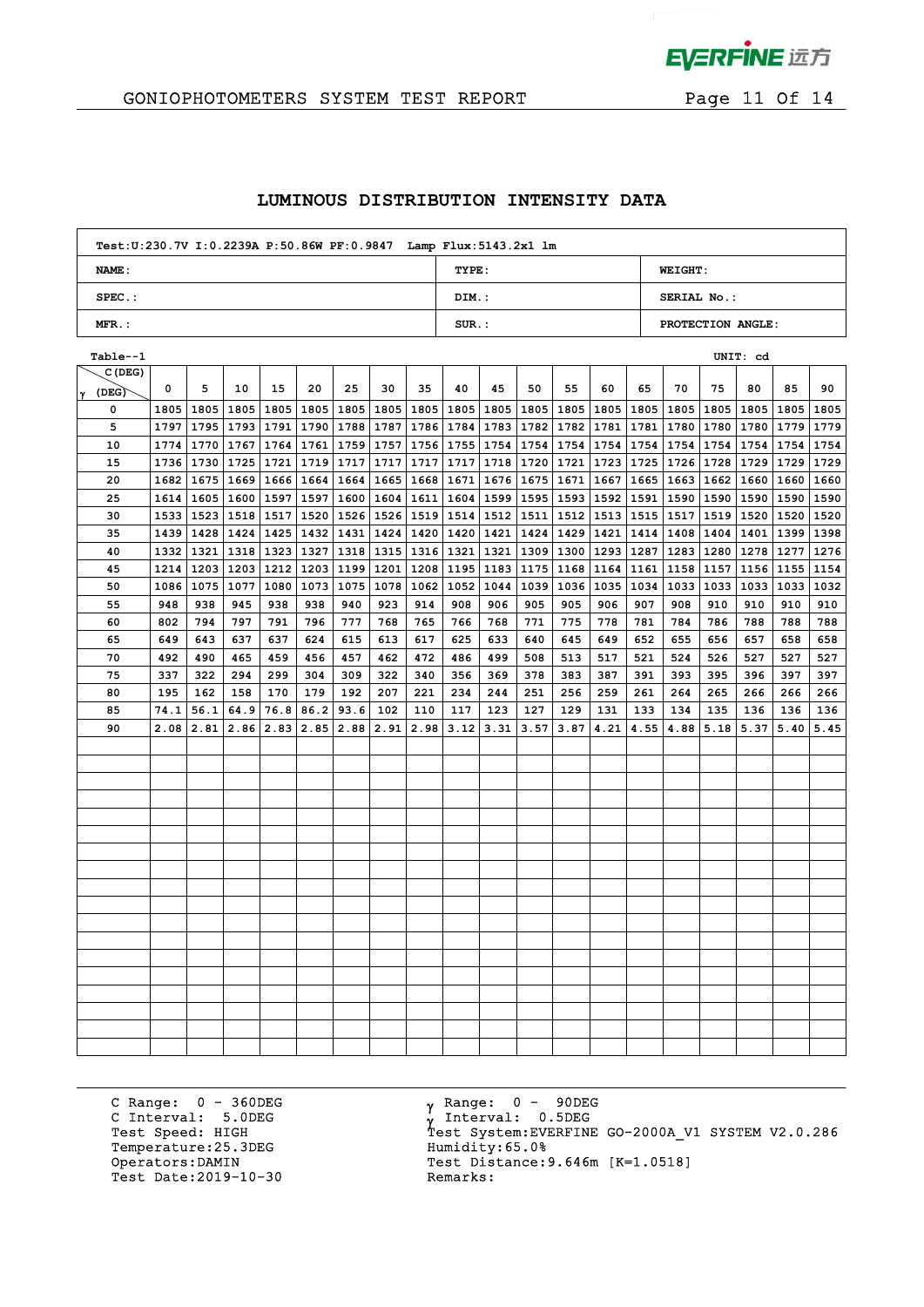

 $\mathcal{L}^{\mathcal{L}}$ 

## GONIOPHOTOMETERS SYSTEM TEST REPORT FOR Page 12 Of 14

### **LUMINOUS DISTRIBUTION INTENSITY DATA**

| Test: U:230.7V I: 0.2239A P:50.86W PF: 0.9847 Lamp Flux: 5143.2x1 lm |          |                   |
|----------------------------------------------------------------------|----------|-------------------|
| NAME:                                                                | TYPE:    | <b>WEIGHT:</b>    |
| $SPEC.$ :                                                            | DIM.:    | SERIAL No.:       |
| $MFR.$ :                                                             | $SUR.$ : | PROTECTION ANGLE: |

| Table--2   |      |      |      |      |                           |      |      |             |             |             |      |      |           |             |      |      | UNIT: cd  |                    |      |
|------------|------|------|------|------|---------------------------|------|------|-------------|-------------|-------------|------|------|-----------|-------------|------|------|-----------|--------------------|------|
| C (DEG)    |      |      |      |      |                           |      |      |             |             |             |      |      |           |             |      |      |           |                    |      |
| (DEG)<br>Y | 95   | 100  | 105  | 110  | 115                       | 120  | 125  | 130         | 135         | 140         | 145  | 150  | 155       | 160         | 165  | 170  | 175       | 180                | 185  |
| 0          | 1805 | 1805 | 1805 |      | 1805   1805               | 1805 | 1805 | 1805        |             | 1805   1805 | 1805 | 1805 | 1805      | 1805   1805 |      | 1805 | 1805      | 1805               | 1805 |
| 5          | 1779 |      |      |      | 1779   1780   1780   1780 | 1781 |      | 1781   1782 | 1782 1783   |             | 1784 |      | 1786 1787 | 1789 1790   |      |      | 1792 1794 | 1796 1794          |      |
| 10         | 1754 | 1754 | 1754 |      | 1753   1753   1753        |      | 1752 | 1752        | 1753 1753   |             | 1754 | 1755 | 1757      | 1759   1761 |      |      | 1764 1768 | 1772 1768          |      |
| 15         | 1729 | 1728 | 1727 |      | 1725 1723                 | 1721 | 1719 | 1717        | 1716 1714   |             | 1713 | 1713 | 1714      | 1716   1718 |      | 1722 | 1727      | 1733 1727          |      |
| 20         | 1659 | 1660 | 1660 |      | 1661   1663               | 1665 | 1668 | 1672        | 1672 1668   |             | 1664 | 1661 | 1660      | 1660 1662   |      | 1665 | 1671      | 1678   1671        |      |
| 25         | 1590 | 1589 | 1589 |      | 1588 1588                 | 1589 | 1590 | 1592        | 1595 1599   |             | 1606 | 1599 | 1595      | 1592 1592   |      | 1595 | 1601      | 1610               | 1601 |
| 30         | 1520 | 1519 | 1517 |      | 1515   1512   1510        |      | 1508 | 1507        | 1507   1509 |             | 1513 | 1520 | 1520      | 1513 1511   |      | 1512 | 1517      | 1527   1518        |      |
| 35         | 1399 | 1400 | 1402 |      | 1406 1411                 | 1418 | 1425 | 1420        | 1416 1414   |             | 1414 | 1417 | 1424      | 1424 1418   |      | 1417 |           | 1422   1432   1422 |      |
| 40         | 1276 | 1277 |      |      | $1278$   1280   1284      | 1289 | 1295 | 1304        | 1315   1315 |             | 1310 | 1308 | 1311      | 1319   1315 |      | 1311 | 1314      | 1326   1315        |      |
| 45         | 1154 | 1154 | 1154 |      | 1155   1157               | 1159 | 1163 | 1169        | 1177 1188   |             | 1202 |      | 1195 1192 | 1195   1203 |      | 1195 | 1196      | 1208 1197          |      |
| 50         | 1032 | 1031 | 1031 |      | 1030   1029               | 1029 | 1030 | 1033        | 1037        | 1043        | 1054 | 1071 | 1068      | 1065   1071 |      | 1070 | 1068      | 1079               | 1069 |
| 55         | 910  | 908  | 907  | 905  | 902                       | 900  | 898  | 897         | 896         | 897         | 903  | 914  | 933       | 930         | 929  | 937  | 931       | 942                | 932  |
| 60         | 788  | 786  | 783  | 780  | 776                       | 771  | 766  | 761         | 755         | 751         | 750  | 754  | 765       | 784         | 778  | 789  | 787       | 796                | 788  |
| 65         | 657  | 656  | 654  | 651  | 647                       | 642  | 636  | 626         | 616         | 605         | 597  | 593  | 593       | 601         | 615  | 623  | 636       | 644                | 638  |
| 70         | 527  | 525  | 523  | 521  | 517                       | 512  | 505  | 494         | 481         | 462         | 446  | 433  | 426       | 425         | 430  | 445  | 483       | 488                | 485  |
| 75         | 396  | 395  | 393  | 391  | 387                       | 383  | 377  | 367         | 354         | 337         | 315  | 288  | 270       | 268         | 267  | 266  | 307       | 335                | 333  |
| 80         | 266  | 265  | 264  | 262  | 259                       | 256  | 251  | 244         | 234         | 220         | 203  | 182  | 161       | 145         | 142  | 138  | 142       | 194                | 194  |
| 85         | 136  | 135  | 134  | 133  | 132                       | 130  | 127  | 123         | 117         | 110         | 100  | 89.0 | 78.3      | 69.6        | 63.7 | 55.8 | 47.7      | 72.0               | 71.2 |
| 90         | 5.45 | 5.43 | 5.25 | 5.01 | 4.69                      | 4.32 | 4.02 | 3.77        | 3.55        | 3.36        | 3.21 | 3.14 | 3.15      | 3.11        | 3.06 | 2.95 | 2.79      | 2.04               | 1.88 |
|            |      |      |      |      |                           |      |      |             |             |             |      |      |           |             |      |      |           |                    |      |
|            |      |      |      |      |                           |      |      |             |             |             |      |      |           |             |      |      |           |                    |      |
|            |      |      |      |      |                           |      |      |             |             |             |      |      |           |             |      |      |           |                    |      |
|            |      |      |      |      |                           |      |      |             |             |             |      |      |           |             |      |      |           |                    |      |
|            |      |      |      |      |                           |      |      |             |             |             |      |      |           |             |      |      |           |                    |      |
|            |      |      |      |      |                           |      |      |             |             |             |      |      |           |             |      |      |           |                    |      |
|            |      |      |      |      |                           |      |      |             |             |             |      |      |           |             |      |      |           |                    |      |
|            |      |      |      |      |                           |      |      |             |             |             |      |      |           |             |      |      |           |                    |      |
|            |      |      |      |      |                           |      |      |             |             |             |      |      |           |             |      |      |           |                    |      |
|            |      |      |      |      |                           |      |      |             |             |             |      |      |           |             |      |      |           |                    |      |
|            |      |      |      |      |                           |      |      |             |             |             |      |      |           |             |      |      |           |                    |      |
|            |      |      |      |      |                           |      |      |             |             |             |      |      |           |             |      |      |           |                    |      |
|            |      |      |      |      |                           |      |      |             |             |             |      |      |           |             |      |      |           |                    |      |
|            |      |      |      |      |                           |      |      |             |             |             |      |      |           |             |      |      |           |                    |      |
|            |      |      |      |      |                           |      |      |             |             |             |      |      |           |             |      |      |           |                    |      |
|            |      |      |      |      |                           |      |      |             |             |             |      |      |           |             |      |      |           |                    |      |
|            |      |      |      |      |                           |      |      |             |             |             |      |      |           |             |      |      |           |                    |      |
|            |      |      |      |      |                           |      |      |             |             |             |      |      |           |             |      |      |           |                    |      |

C Range: 0 - 360DEG C Interval: 5.0DEG Temperature:25.3DEG Humidity:65.0%<br>Operators:DAMIN Test Distance: Test Date: 2019-10-30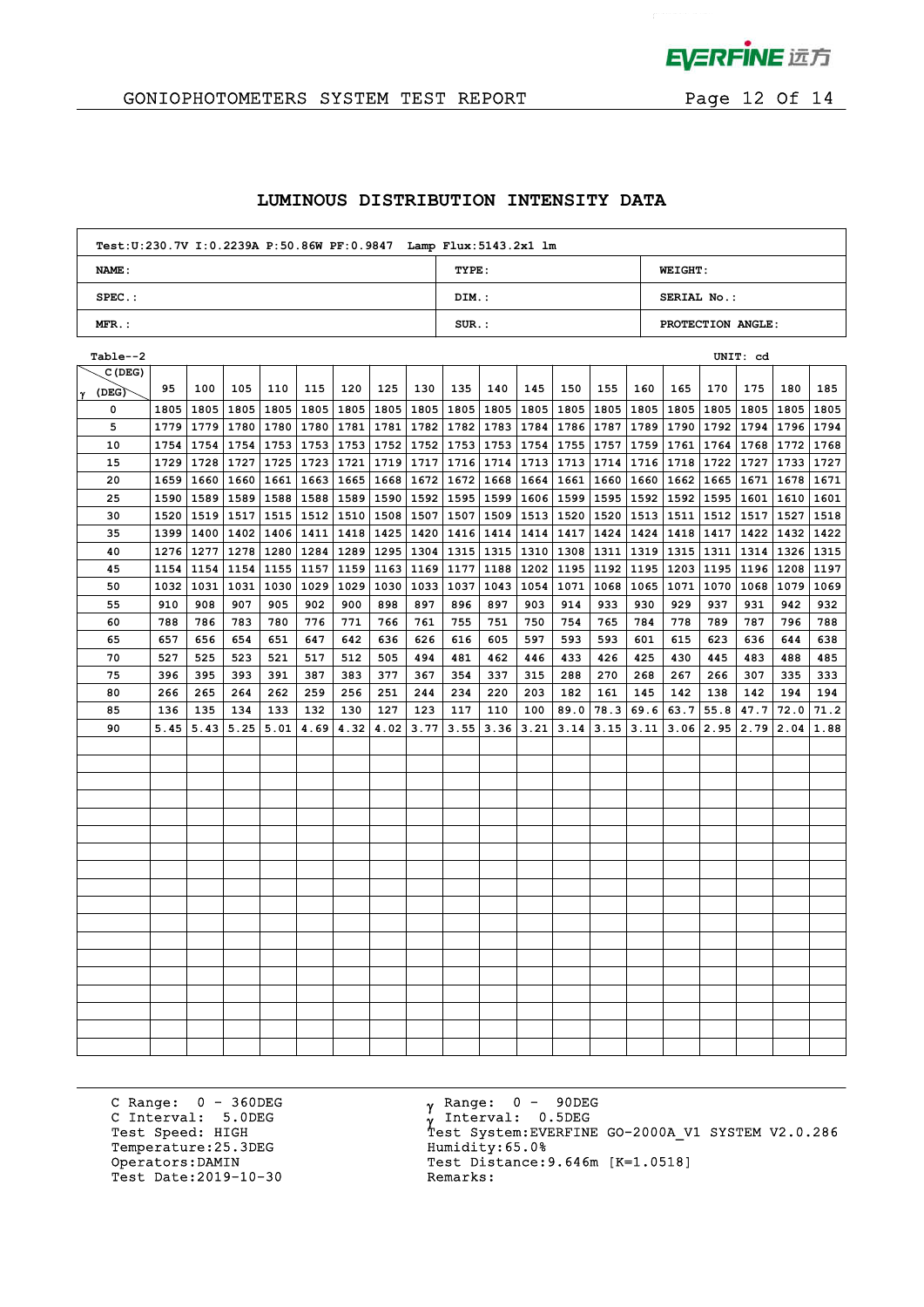

 $\mathcal{L}^{\mathcal{L}}$ 

## GONIOPHOTOMETERS SYSTEM TEST REPORT FOR Page 13 Of 14

### **LUMINOUS DISTRIBUTION INTENSITY DATA**

| Test: U:230.7V I: 0.2239A P:50.86W PF: 0.9847 Lamp Flux: 5143.2x1 lm |          |                   |
|----------------------------------------------------------------------|----------|-------------------|
| NAME:                                                                | TYPE:    | <b>WEIGHT:</b>    |
| $SPEC.$ :                                                            | DIM.:    | SERIAL No.:       |
| $MFR.$ :                                                             | $SUR.$ : | PROTECTION ANGLE: |

| Table--3   |      |             |      |      |                           |      |      |      |                           |      |      |      |             |             |             |      | UNIT: cd                  |                    |      |
|------------|------|-------------|------|------|---------------------------|------|------|------|---------------------------|------|------|------|-------------|-------------|-------------|------|---------------------------|--------------------|------|
| C (DEG)    |      |             |      |      |                           |      |      |      |                           |      |      |      |             |             |             |      |                           |                    |      |
| (DEG)<br>Y | 190  | 195         | 200  | 205  | 210                       | 215  | 220  | 225  | 230                       | 235  | 240  | 245  | 250         | 255         | 260         | 265  | 270                       | 275                | 280  |
| 0          | 1805 | 1805        | 1805 |      | 1805   1805               | 1805 | 1805 | 1805 | 1805   1805               |      | 1805 | 1805 | 1805        |             | 1805   1805 | 1805 | 1805                      | 1805               | 1805 |
| 5          | 1792 | 1791   1789 |      |      | 1788   1786               | 1785 | 1785 | 1784 | 1783 1783                 |      | 1782 |      | 1782 1781   |             | 1781   1781 |      | 1781   1781               | 1781   1781        |      |
| 10         | 1765 | 1762        | 1760 |      | $1758$   1757             | 1756 | 1755 | 1755 | 1755   1755               |      | 1756 | 1756 | 1757        |             | 1757   1757 |      | 1758 1758                 | 1758   1758        |      |
| 15         | 1723 | 1719        | 1717 |      | 1716 1716                 | 1716 | 1717 | 1719 | 1721 1723                 |      | 1726 | 1728 | 1730        |             | 1732   1733 | 1734 | 1734                      | 1734               | 1734 |
| 20         | 1666 | 1663        | 1662 |      | 1662   1664               | 1667 | 1671 | 1676 | 1676 1673                 |      | 1670 | 1668 | 1666        | 1666 1665   |             | 1665 | 1665                      | 1665   1666        |      |
| 25         | 1596 | 1594        | 1594 |      | 1597 1603                 | 1609 | 1603 | 1599 | 1596 1594                 |      | 1594 | 1594 | 1594        |             | 1594 1595   | 1595 | 1596                      | 1596 1596          |      |
| 30         | 1513 | 1513        |      |      | 1516   1523   1523   1517 |      |      |      | 1513   1512   1512   1513 |      | 1515 |      | 1518   1520 | 1522 1524   |             |      | 1526   1526   1526   1526 |                    |      |
| 35         | 1418 | 1420        | 1427 |      | 1427   1421               | 1418 | 1418 | 1421 | 1425 1430                 |      | 1423 |      | 1416 1411   |             | 1407   1405 | 1404 |                           | 1404   1404   1407 |      |
| 40         | 1312 | 1317        |      |      | $1322$   1314   1312      | 1314 | 1319 | 1320 | 1309 1300                 |      | 1294 | 1289 | 1285        | 1283   1282 |             | 1281 | 1281                      | 1282 1283          |      |
| 45         | 1196 | 1205        |      |      | 1198   1195   1199        | 1206 | 1193 | 1181 | 1173 1168                 |      | 1164 | 1161 | 1159        | 1159   1158 |             | 1158 | 1159                      | 1159   1160        |      |
| 50         | 1071 | 1073        | 1068 |      | 1072   1075               | 1060 | 1049 | 1042 | 1038 1035                 |      | 1034 | 1033 | 1034        | 1034        | 1035        | 1035 | 1036                      | 1036 1037          |      |
| 55         | 938  | 933         | 934  | 937  | 922                       | 912  | 906  | 903  | 902                       | 903  | 904  | 906  | 908         | 910         | 911         | 913  | 913                       | 914                | 914  |
| 60         | 793  | 789         | 795  | 778  | 769                       | 765  | 764  | 766  | 768                       | 772  | 776  | 780  | 783         | 786         | 788         | 790  | 791                       | 791                | 790  |
| 65         | 638  | 644         | 631  | 622  | 620                       | 621  | 626  | 630  | 636                       | 642  | 646  | 650  | 653         | 656         | 657         | 659  | 659                       | 659                | 659  |
| 70         | 485  | 481         | 474  | 473  | 476                       | 483  | 491  | 498  | 505                       | 510  | 515  | 519  | 522         | 524         | 526         | 527  | 528                       | 528                | 527  |
| 75         | 334  | 327         | 328  | 334  | 342                       | 352  | 361  | 369  | 375                       | 380  | 385  | 388  | 391         | 393         | 395         | 396  | 396                       | 396                | 396  |
| 80         | 190  | 193         | 201  | 212  | 222                       | 230  | 238  | 244  | 249                       | 253  | 256  | 259  | 261         | 263         | 264         | 264  | 265                       | 265                | 264  |
| 85         | 77.4 | 88.1        | 96.3 | 103  | 109                       | 114  | 119  | 122  | 125                       | 127  | 129  | 130  | 131         | 132         | 133         | 133  | 133                       | 133                | 133  |
| 90         | 1.88 | 1.88        | 1.88 | 1.88 | 1.88                      | 1.88 | 1.88 | 1.88 | 1.88                      | 1.90 | 1.91 | 1.91 | 1.91        | 1.91        | 1.92        | 1.87 | 1.82                      | 1.82               | 1.83 |
|            |      |             |      |      |                           |      |      |      |                           |      |      |      |             |             |             |      |                           |                    |      |
|            |      |             |      |      |                           |      |      |      |                           |      |      |      |             |             |             |      |                           |                    |      |
|            |      |             |      |      |                           |      |      |      |                           |      |      |      |             |             |             |      |                           |                    |      |
|            |      |             |      |      |                           |      |      |      |                           |      |      |      |             |             |             |      |                           |                    |      |
|            |      |             |      |      |                           |      |      |      |                           |      |      |      |             |             |             |      |                           |                    |      |
|            |      |             |      |      |                           |      |      |      |                           |      |      |      |             |             |             |      |                           |                    |      |
|            |      |             |      |      |                           |      |      |      |                           |      |      |      |             |             |             |      |                           |                    |      |
|            |      |             |      |      |                           |      |      |      |                           |      |      |      |             |             |             |      |                           |                    |      |
|            |      |             |      |      |                           |      |      |      |                           |      |      |      |             |             |             |      |                           |                    |      |
|            |      |             |      |      |                           |      |      |      |                           |      |      |      |             |             |             |      |                           |                    |      |
|            |      |             |      |      |                           |      |      |      |                           |      |      |      |             |             |             |      |                           |                    |      |
|            |      |             |      |      |                           |      |      |      |                           |      |      |      |             |             |             |      |                           |                    |      |
|            |      |             |      |      |                           |      |      |      |                           |      |      |      |             |             |             |      |                           |                    |      |
|            |      |             |      |      |                           |      |      |      |                           |      |      |      |             |             |             |      |                           |                    |      |
|            |      |             |      |      |                           |      |      |      |                           |      |      |      |             |             |             |      |                           |                    |      |
|            |      |             |      |      |                           |      |      |      |                           |      |      |      |             |             |             |      |                           |                    |      |
|            |      |             |      |      |                           |      |      |      |                           |      |      |      |             |             |             |      |                           |                    |      |
|            |      |             |      |      |                           |      |      |      |                           |      |      |      |             |             |             |      |                           |                    |      |

C Range: 0 - 360DEG C Interval: 5.0DEG Temperature:25.3DEG Humidity:65.0%<br>Operators:DAMIN Test Distance: Test Date: 2019-10-30